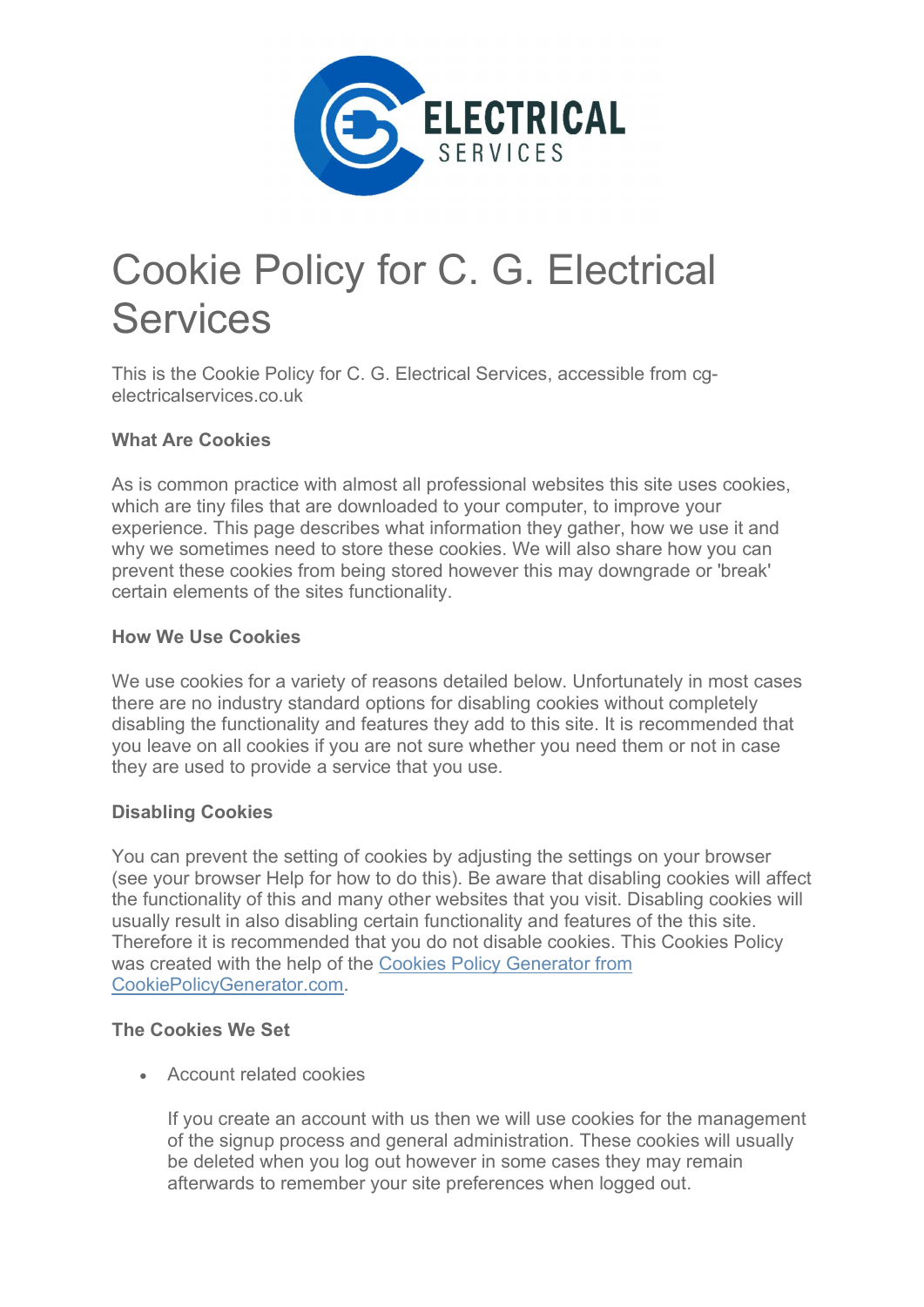Login related cookies

We use cookies when you are logged in so that we can remember this fact. This prevents you from having to log in every single time you visit a new page. These cookies are typically removed or cleared when you log out to ensure that you can only access restricted features and areas when logged in.

Email newsletters related cookies

This site offers newsletter or email subscription services and cookies may be used to remember if you are already registered and whether to show certain notifications which might only be valid to subscribed/unsubscribed users.

Orders processing related cookies

This site offers e-commerce or payment facilities and some cookies are essential to ensure that your order is remembered between pages so that we can process it properly.

Surveys related cookies

From time to time we offer user surveys and questionnaires to provide you with interesting insights, helpful tools, or to understand our user base more accurately. These surveys may use cookies to remember who has already taken part in a survey or to provide you with accurate results after you change pages.

Forms related cookies

When you submit data to through a form such as those found on contact pages or comment forms cookies may be set to remember your user details for future correspondence.

• Site preferences cookies

In order to provide you with a great experience on this site we provide the functionality to set your preferences for how this site runs when you use it. In order to remember your preferences we need to set cookies so that this information can be called whenever you interact with a page is affected by your preferences.

### Third Party Cookies

In some special cases we also use cookies provided by trusted third parties. The following section details which third party cookies you might encounter through this site.

• This site uses Google Analytics which is one of the most widespread and trusted analytics solution on the web for helping us to understand how you use the site and ways that we can improve your experience. These cookies may track things such as how long you spend on the site and the pages that you visit so we can continue to produce engaging content.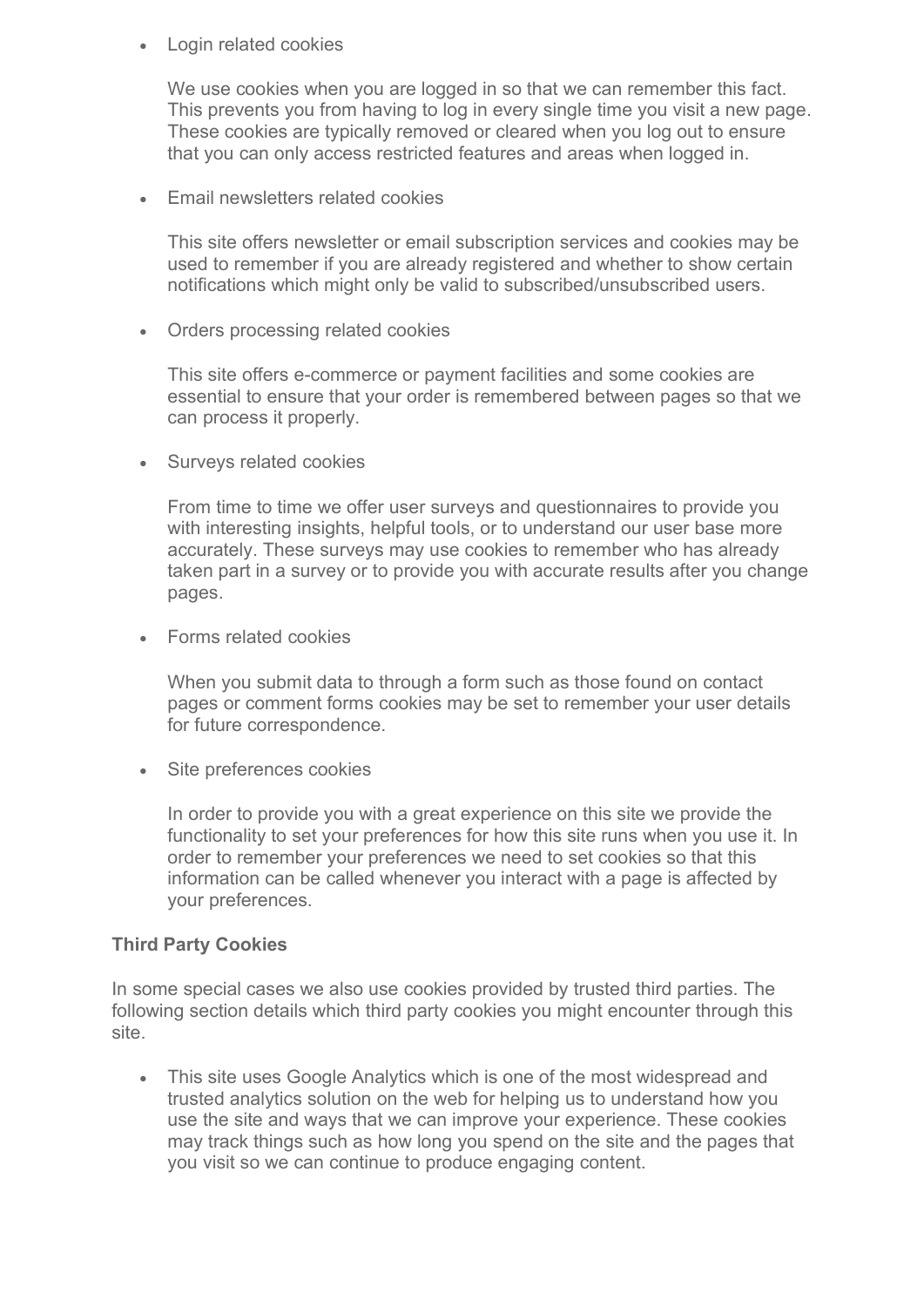For more information on Google Analytics cookies, see the official Google Analytics page.

- Third party analytics are used to track and measure usage of this site so that we can continue to produce engaging content. These cookies may track things such as how long you spend on the site or pages you visit which helps us to understand how we can improve the site for you.
- From time to time we test new features and make subtle changes to the way that the site is delivered. When we are still testing new features these cookies may be used to ensure that you receive a consistent experience whilst on the site whilst ensuring we understand which optimisations our users appreciate the most.
- As we sell products it's important for us to understand statistics about how many of the visitors to our site actually make a purchase and as such this is the kind of data that these cookies will track. This is important to you as it means that we can accurately make business predictions that allow us to monitor our advertising and product costs to ensure the best possible price.
- The Google AdSense service we use to serve advertising uses a DoubleClick cookie to serve more relevant ads across the web and limit the number of times that a given ad is shown to you.

For more information on Google AdSense see the official Google AdSense privacy FAQ.

- We use adverts to offset the costs of running this site and provide funding for further development. The behavioural advertising cookies used by this site are designed to ensure that we provide you with the most relevant adverts where possible by anonymously tracking your interests and presenting similar things that may be of interest.
- Several partners advertise on our behalf and affiliate tracking cookies simply allow us to see if our customers have come to the site through one of our partner sites so that we can credit them appropriately and where applicable allow our affiliate partners to provide any bonus that they may provide you for making a purchase.
- We also use social media buttons and/or plugins on this site that allow you to connect with your social network in various ways. For these to work the following social media sites including; {List the social networks whose features you have integrated with your site?:12}, will set cookies through our site which may be used to enhance your profile on their site or contribute to the data they hold for various purposes outlined in their respective privacy policies.

## More Information

Hopefully that has clarified things for you and as was previously mentioned if there is something that you aren't sure whether you need or not it's usually safer to leave cookies enabled in case it does interact with one of the features you use on our site.